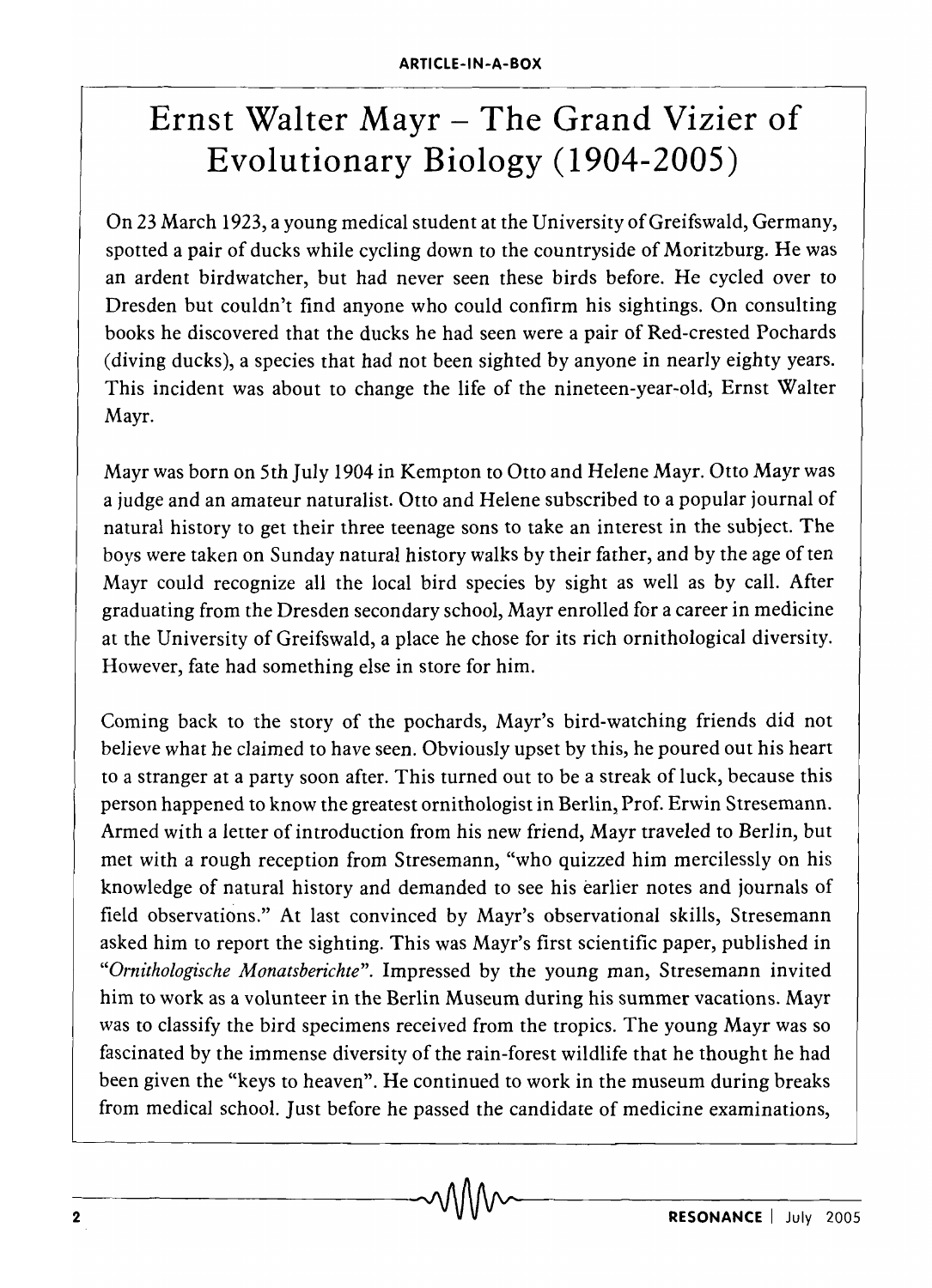Stresemann offered him a dream job – a position at the Berlin Museum, and the chance to lead an ornithological expedition in the tropics. But there was a catch - Mayr had to complete a PhD in 16 months, a feat that seemed quite impossible to achieve by normal standards. However, Mayr was far from "normal", and completed his PhD under Stresemann himself at the age of 21. He got his promised job and went on the expeditions to Dutch New Guinea and German Mandated New Guinea, an experience that fulfilled "the greatest ambition of (his) youth". Over a span of two-and-a-half years he collected about 700 bird skins. Mayr has recounted an anecdote from the New Guinea expedition: he tried to increase his standing with the New Guinea natives by using a little trick from Mark Twain *(A Connecticut Yankee in King Arthur's Court).* He had learnt from his almanac that there would be a lunar eclipse. So he announced to the natives that the moon was about to darken totally. Unlike Twain's characters, however, they were not impressed, and the elderly chief told Mayr, "Don't worry, my son, it will soon be light again."

Mayr returned from the trip to the Southwest Pacific islands and went on the Whitney South Sea Expedition to the Solomon Islands. In 1931, he was hired by the Department of Ornithology at the American Museum of Natural History (AMNH) as a visiting curator. He was to catalogue the Whitney Expedition collection. He accomplished the mammoth task of describing 12 new species and 68 new subspecies of birds in 12 research papers within one year. The next year, Sir Walter Rothschild, a noted collector, sold his large ornithological collection (280,000 bird skins) to the AMNH under financial difficulties. This secured Mayr's job at AMNH. He was appointed the curator of the Whitney-Rothschild collection, a position he held for the next 20 years. During this tenure he described 26 new bird species and 410 subspecies!

A species in those days was defined as a group of individuals sharing a common morphology. This was called the morphological species concept. It is not very difficult to see that this definition can be quite problematic. Consider a peacock with its beautiful train and a drab peahen - a taxonomist, who only sees them dead and knows nothing about their biology, would classify them as different species, based on the morphological species concept. On the other hand, one could classify a mimic and its model as the same species. Mayr realized this problem, and based on his experience with the large number of birds that he had studied, he formulated the biological species concept. He defined species as groups of interbreeding populations in nature, reproductively isolated from each other. Mayr thus made the "species problem" a central question in biology, and the study of the mechanism of speciation an impor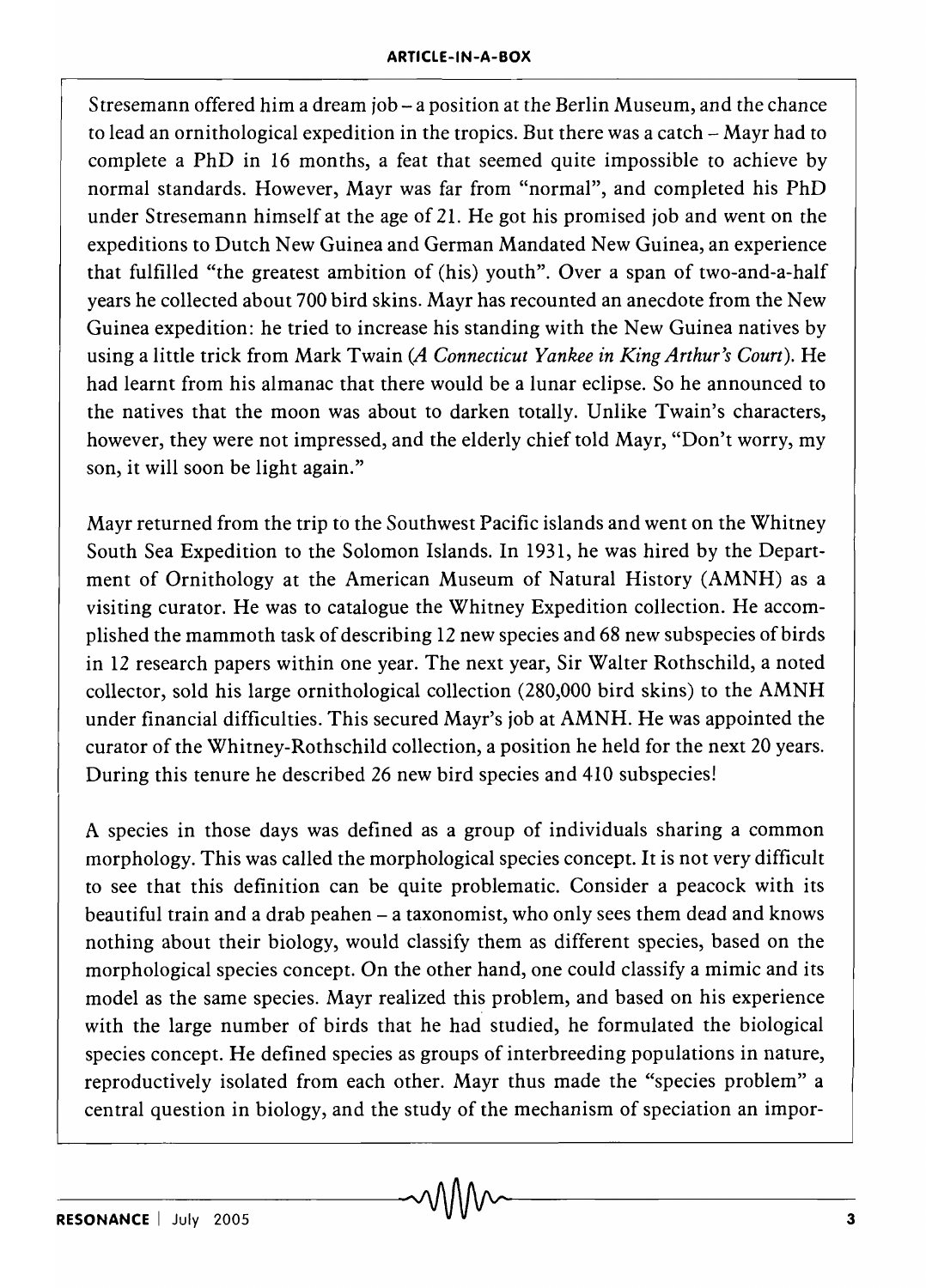tant facet of modern biology. This is one of the major contributions that Ernst Mayr has made to the understanding of biodiversity.

At AMNH, Mayr had worked up a series of related species from different islands, which was a convincing and dramatic demonstration of geographic speciation. In 1936, he invited Theodosius Dobzhansky to study the series. Dobzhansky will perhaps be best remembered by generations of students of biology by his statement, "Nothing in biology makes sense except in the light of evolution." He was an evolutionary geneticist, whose life's work has centered round the theme of evolution. Darwin's theory of evolution by means of natural selection considered inheritance as a fact, but lacked the means to explain how variations within the populations survived through generations. The rediscovery of Mendel's laws in 1900 provided an explanation for the transmission of heredity. In the 1920's and 1930's, Haldane, Fisher and Wright had formulated mathematical accounts of natural selection as a genetic process. However, doubts remained in the minds of the naturalists whether this represented evolution within species or across species. Dobzhansky's famous book *Genetics and the Origin of Species* (1937) succeeded in elucidating the same ideas in the language of biologists, using natural history and experimental population genetics to supplement the theoretical arguments. The interaction with Dobzhansky influenced Mayr to playa major role in the evolutionary synthesis. Mayr's 1942 classic *Systematics and the Origin of Species,* along with Dobzhansky's 1937 opus and George Gaylord Simpson's *Tempo and Mode in Evolution* (1944) laid the foundations for the modern evolutionary synthesis that unifies Darwin's concept of evolution by natural selection and Mendel's laws of heredity.

The modern evolutionary synthesis is not a single theory or hypothesis. It is an amalgamation of established theories and working hypotheses, along with experimental and observational evidences in their support that try to explain evolutionary processes. The 'synthesis' has brought together knowledge gained in fields like genetics, botany, zoology, embryology, paleontology, systematics, molecular biology and mathematical modeling to build a unified theory of evolution.

Ernst Mayr was probably one of the most prolific of scientists. He has published over 700 papers and 25 books, 14 of them after he turned 65 and 5 of them after he turned 90! Mayr's achievements are numerous, and he has been honored with many awards and prizes in his long and productive life. He has received the 'triple crown of biology' - The Balzan Prize (1983), the International Prize for Biology (1994) and the Crafoord